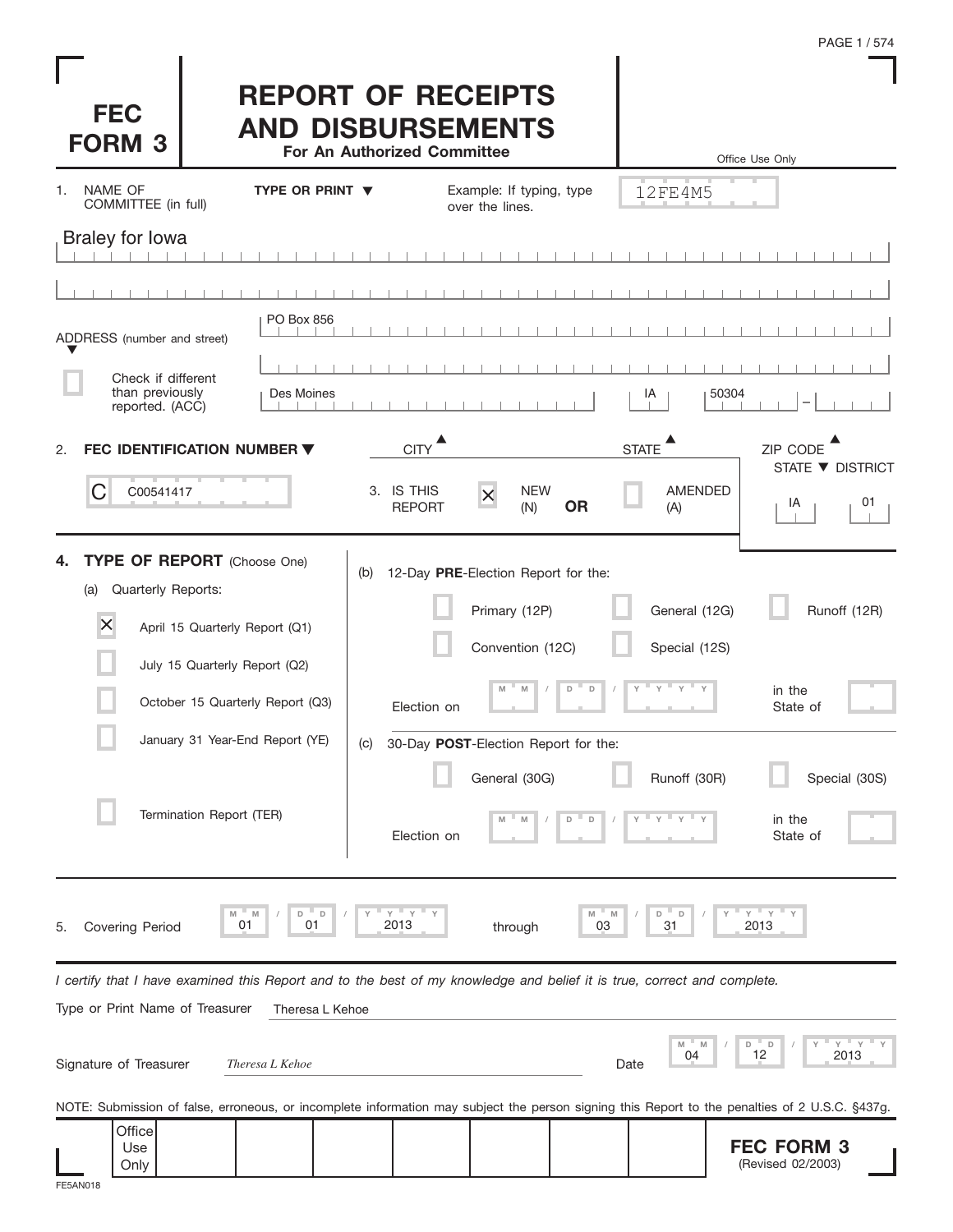|    | FEC Form 3 (Revised 02/2003)                                                                        | of Receipts and Disbursements                             | PAGE 2 / 574                                     |  |  |
|----|-----------------------------------------------------------------------------------------------------|-----------------------------------------------------------|--------------------------------------------------|--|--|
|    | Write or Type Committee Name<br><b>Braley for lowa</b>                                              |                                                           |                                                  |  |  |
|    | Report Covering the Period:<br>From:                                                                | $Y =$<br>Y<br>M<br>M<br>D<br>D<br>01<br>2013<br>01<br>To: | $Y$ $Y$<br>M<br>M<br>D<br>D<br>31<br>03<br>2013  |  |  |
|    |                                                                                                     | <b>COLUMN A</b><br><b>This Period</b>                     | <b>COLUMN B</b><br><b>Election Cycle-to-Date</b> |  |  |
| 6. | Net Contributions (other than loans)                                                                |                                                           |                                                  |  |  |
|    | <b>Total Contributions</b><br>(a)<br>(other than loans) (from Line 11(e))                           | 856875.92                                                 | 856875.92                                        |  |  |
|    | <b>Total Contribution Refunds</b><br>(b)                                                            | 0.00                                                      | 0.00                                             |  |  |
|    | Net Contributions (other than loans)<br>(C)<br>(subtract Line 6(b) from Line 6(a))                  | 856875.92                                                 | 856875.92                                        |  |  |
| 7. | Net Operating Expenditures                                                                          |                                                           |                                                  |  |  |
|    | <b>Total Operating Expenditures</b><br>(a)                                                          | 31269.28                                                  | 31269.28                                         |  |  |
|    | Total Offsets to Operating<br>(b)<br>Expenditures (from Line 14)                                    | 0.00                                                      | 0.00                                             |  |  |
|    | Net Operating Expenditures<br>(C)<br>(subtract Line 7(b) from Line 7(a))                            | 31269.28                                                  | 31269.28                                         |  |  |
| 8. | Cash on Hand at Close of<br>Reporting Period (from Line 27)                                         | 1004606.64                                                |                                                  |  |  |
| 9. | Debts and Obligations Owed TO<br>the Committee (Itemize all on<br>Schedule C and/or Schedule D)     | 0.00                                                      |                                                  |  |  |
|    | 10. Debts and Obligations Owed BY<br>the Committee (Itemize all on<br>Schedule C and/or Schedule D) | 0.00                                                      |                                                  |  |  |

**SUMMARY PAGE**

## **For further information contact:**

Federal Election Commission 999 E Street, NW Washington, DC 20463

Toll Free 800-424-9530 Local 202-694-1100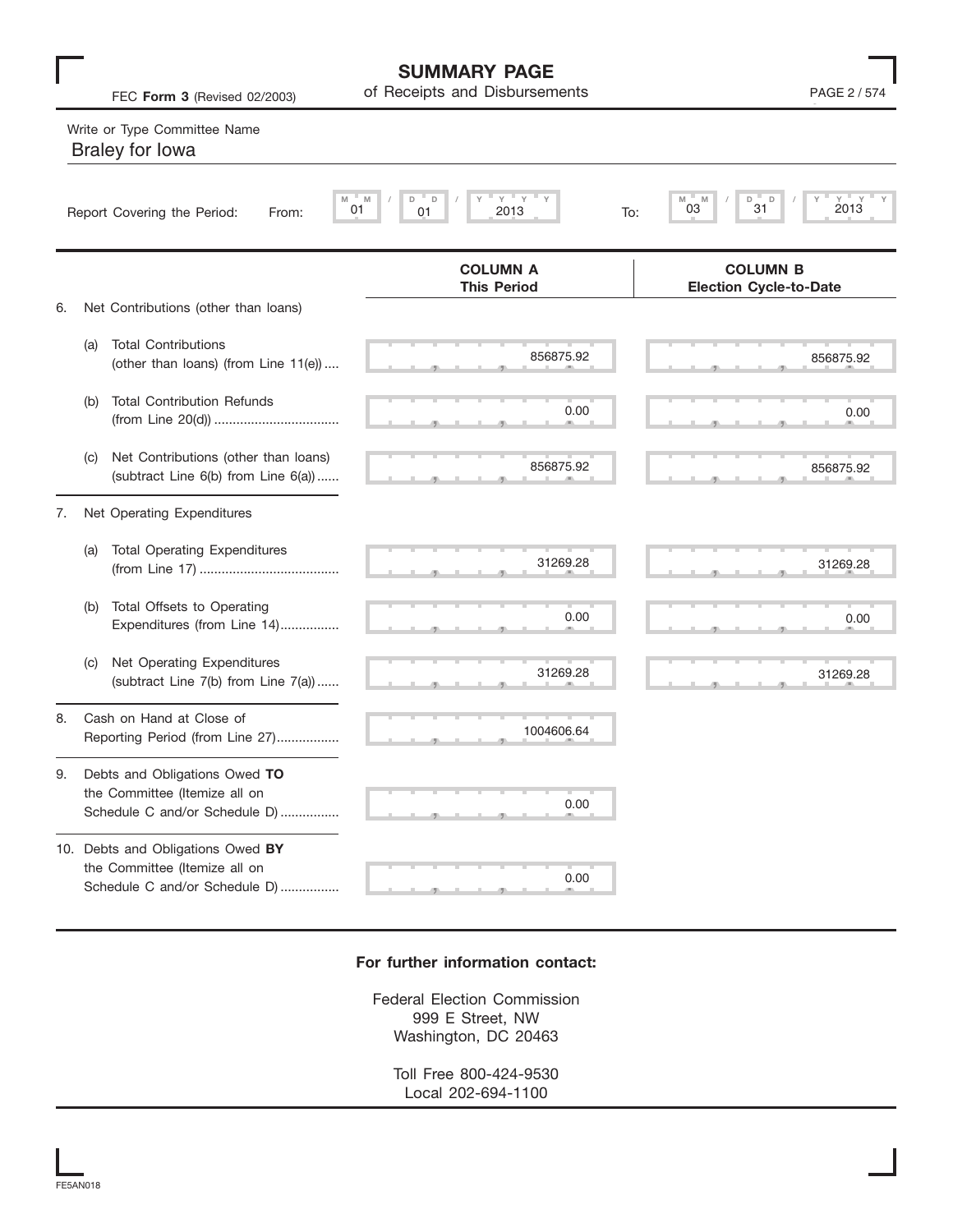| FEC Form 3 (Revised 12/2003)                                                                             | <b>DETAILED SUMMARY PAGE</b><br>of Receipts | PAGE 3/574                                                          |
|----------------------------------------------------------------------------------------------------------|---------------------------------------------|---------------------------------------------------------------------|
| Write or Type Committee Name                                                                             |                                             |                                                                     |
| <b>Braley for lowa</b>                                                                                   |                                             |                                                                     |
| M<br>01<br>Report Covering the Period:<br>From:                                                          | $Y$ $Y$<br>M<br>D<br>D<br>2013<br>01<br>To: | $-\gamma + \gamma + \gamma$<br>M<br>M<br>D<br>D<br>31<br>03<br>2013 |
| <b>I. RECEIPTS</b>                                                                                       | <b>COLUMN A</b><br><b>Total This Period</b> | <b>COLUMN B</b><br><b>Election Cycle-to-Date</b>                    |
| 11. CONTRIBUTIONS (other than loans) FROM:                                                               |                                             |                                                                     |
| Individuals/Persons Other Than<br>(a)<br><b>Political Committees</b><br>Itemized (use Schedule A)<br>(i) | 682950.00                                   | 682950.00                                                           |
| (ii)                                                                                                     | 30.00                                       | 30.00                                                               |
| (iii) TOTAL of contributions<br>from individuals                                                         | 682980.00                                   | 682980.00                                                           |
| Political Party Committees<br>(b)                                                                        | 0.00                                        | 0.00                                                                |
| <b>Other Political Committees</b><br>(c)                                                                 | 173895.92                                   | 173895.92                                                           |
| (d)<br>TOTAL CONTRIBUTIONS<br>(e)                                                                        | 0.00                                        | 0.00                                                                |
| (other than loans)<br>(add Lines 11(a)(iii), (b), (c), and (d))                                          | 856875.92                                   | 856875.92                                                           |
| 12. TRANSFERS FROM OTHER<br>AUTHORIZED COMMITTEES                                                        | 179000.00                                   | 179000.00                                                           |
| 13. LOANS:<br>Made or Guaranteed by the<br>(a)                                                           |                                             |                                                                     |
|                                                                                                          | 0.00                                        | 0.00                                                                |
| (b)<br>TOTAL LOANS<br>(C)                                                                                | 0.00                                        | 0.00                                                                |
| (add Lines 13(a) and (b))                                                                                | 0.00                                        | 0.00                                                                |
| 14. OFFSETS TO OPERATING<br><b>EXPENDITURES</b><br>(Refunds, Rebates, etc.)                              | 0.00                                        | 0.00                                                                |
| 15. OTHER RECEIPTS<br>(Dividends, Interest, etc.)                                                        | 0.00                                        | 0.00                                                                |
| 16. TOTAL RECEIPTS (add Lines<br>11(e), 12, 13(c), 14, and 15)<br>(Carry Total to Line 24, page 4)       | 1035875.92                                  | 1035875.92                                                          |

FE5AN018